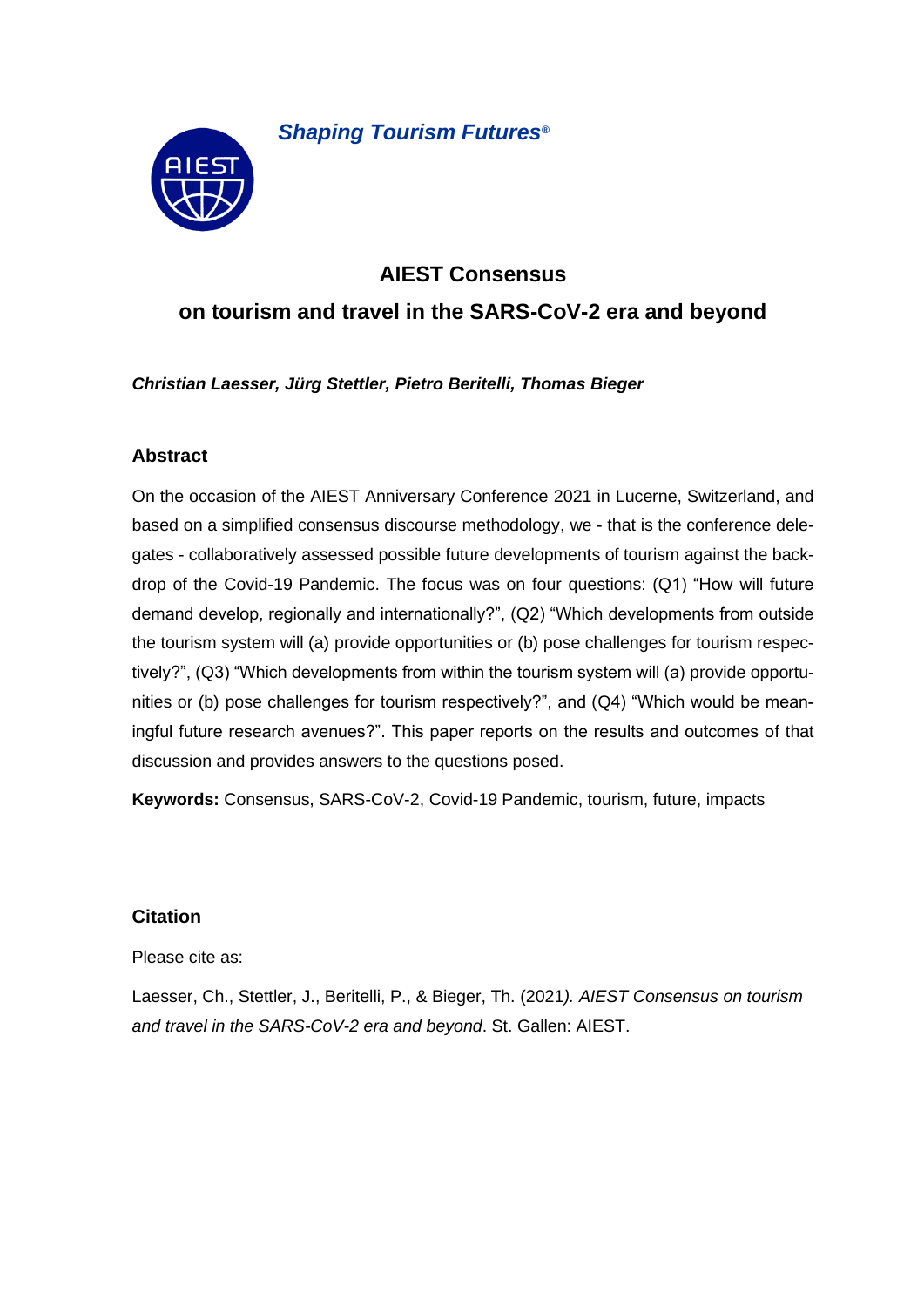### **Acknowledgements**

We thank the following colleagues listed in alphabetical order (last names) for their active participation, support, and invaluable contributions to this consensus: Hannes Antonschmidt, Christian Baumgartner, Luc Béal, Pietro Beritelli, Thomas Bieger, Gerardo Bielons, Bartosz Bursa, Florian Eggli, Kristina Epple, Patrizia Frimmer, Florian Gasser, Kirstin Hallmann, Elisa Hallschmid, Mauricette Hintzy, Katrin Hörmann, Petr Janeček, Hania Janta, Peter Keller, Raija Komppula, Christian Laesser, Andreas Liebrich, Jean-Pierre Lozato-Giotart, Julia Martin, Dario Mitterer, Adrian Müller, Sabine Müller, Hansruedi Müller, Claude Origet du Cluzeau, Harald Pechlaner, Markus Pillmayer, Marcus Roller, Lea Rubenbauer, Miriam Scaglione, Charlotte Schweitzer, Egon Smeral, Thomas Steiner, Jürg Stettler, Petr Stumpf, Pascal Troxler, Norbert Vanhove, Sophie Elias Varotsis, Ralf Vogler, Samuel Wirth, Andreas Wittmer, Melanie Wyss, Anita Zehrer

| Producer of paper:                   | AIEST, International Association of Scientific Experts in Tourism,<br>on the occasions of the annual conference and its 70th anniversary |
|--------------------------------------|------------------------------------------------------------------------------------------------------------------------------------------|
| <b>Consensus Location:</b>           | Lucerne University of Applied Sciences and Arts, Lucerne                                                                                 |
| Consensus moderators: Jürg Stettler, | Lucerne University of Applied Sciences and Arts, Lucerne<br>Pietro Beritelli, University of St. Gallen                                   |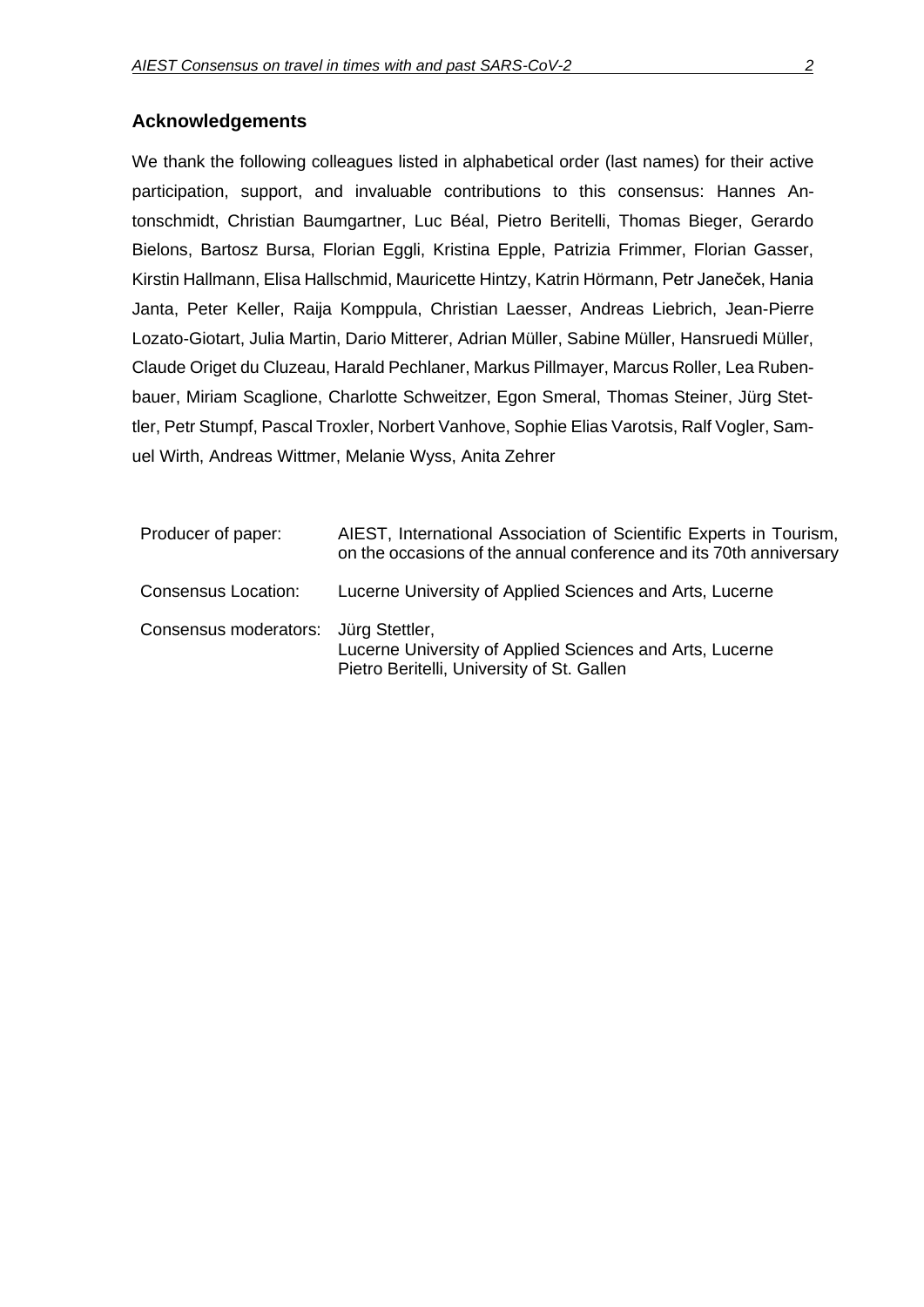| $\mathbf{2}$ |     |  |
|--------------|-----|--|
|              | 3   |  |
|              | 3.1 |  |
|              | 3.2 |  |
|              | 3.3 |  |
|              |     |  |
|              |     |  |
|              | 3.4 |  |
|              |     |  |
|              |     |  |
|              | 3.5 |  |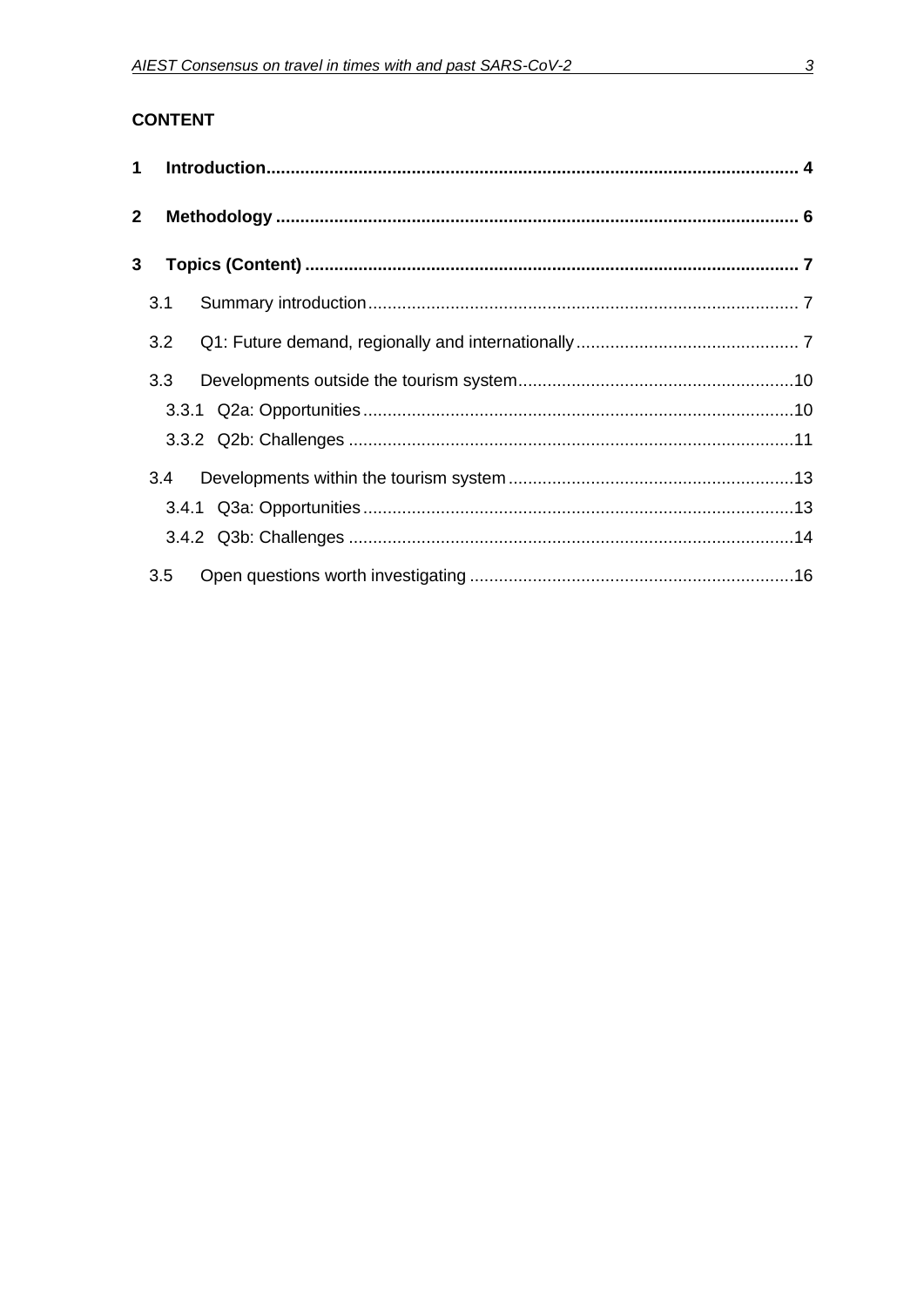### **1 Introduction**

The AIEST (Association Internationale des Experts Scientifiques en Tourisme; Association of International Scientific Experts in Tourism; the oldest expert organization in tourism) celebrated its 70<sup>th</sup> anniversary in Lucerne in 2021. Besides an open international competition on "Fresh ideas for sustainable tourism development" among younger tourism scholars and practitioners and a historical review of 70 years of AIEST history (all available at https://www.aiest.org/news/70th-anniversary/), we – that is more than 40 conference delegates - collaboratively assessed the future development of tourism against the backdrop of the Covid-19 Pandemic.

The pandemic has caused not only medical but also economic and social devastation worldwide, and at this point it is still unclear when this crisis can be declared over. Tourism and all those who make their living from this phenomenon have been particularly affected. For this reason, the AIEST has been involved in early and repeated joint reflections on how to deal with this pandemic, as well as its impact and future prospects, by means of the following reports:

- The response of governments vis-à-vis the economic ramifications of SARS-CoV-2 (April 4, 2020)
- The response of tourism businesses vis-à-vis the economic ramifications of SARS-CoV-2 - Opening intellectual and real avenues for innovations (April 18, 2020)
- (Immediate) future of tourism in the wake of relaxing SARS-CoV-2 shutdowns: Small steps to a temporary new "normal" (May 10, 2020)
- The future of tourism with and potentially after SARS-CoV-2 Continuous small steps and drawbacks towards a temporary new "normal" (September 25, 2020)

They can be found at [https://www.aiest.org/news/covid-reports/.](https://www.aiest.org/news/covid-reports/)

This paper builds on these previous works and complements it with an updated perspective from September 01, 2021, along four topical questions: (Q1) "How will future demand develop, regionally and internationally?", (Q2) "Which developments from outside the tourism system (exogenous context, *e.g.,* economic, social, ecological, technological, political) will (Q2a) provide opportunities or (Q2b) pose challenges for tourism respectively?", (Q3) "Which developments from within the tourism system (endogenous context, *e.g.,* supply, including institutional as well as organisational settings) will (Q3a) provide opportunities or (Q3b) pose challenges for tourism respectively?", and (Q4) "What would be meaningful future research avenues that address the issues identified?". For a depiction of the underlying systemic approach, please refer to figure 1.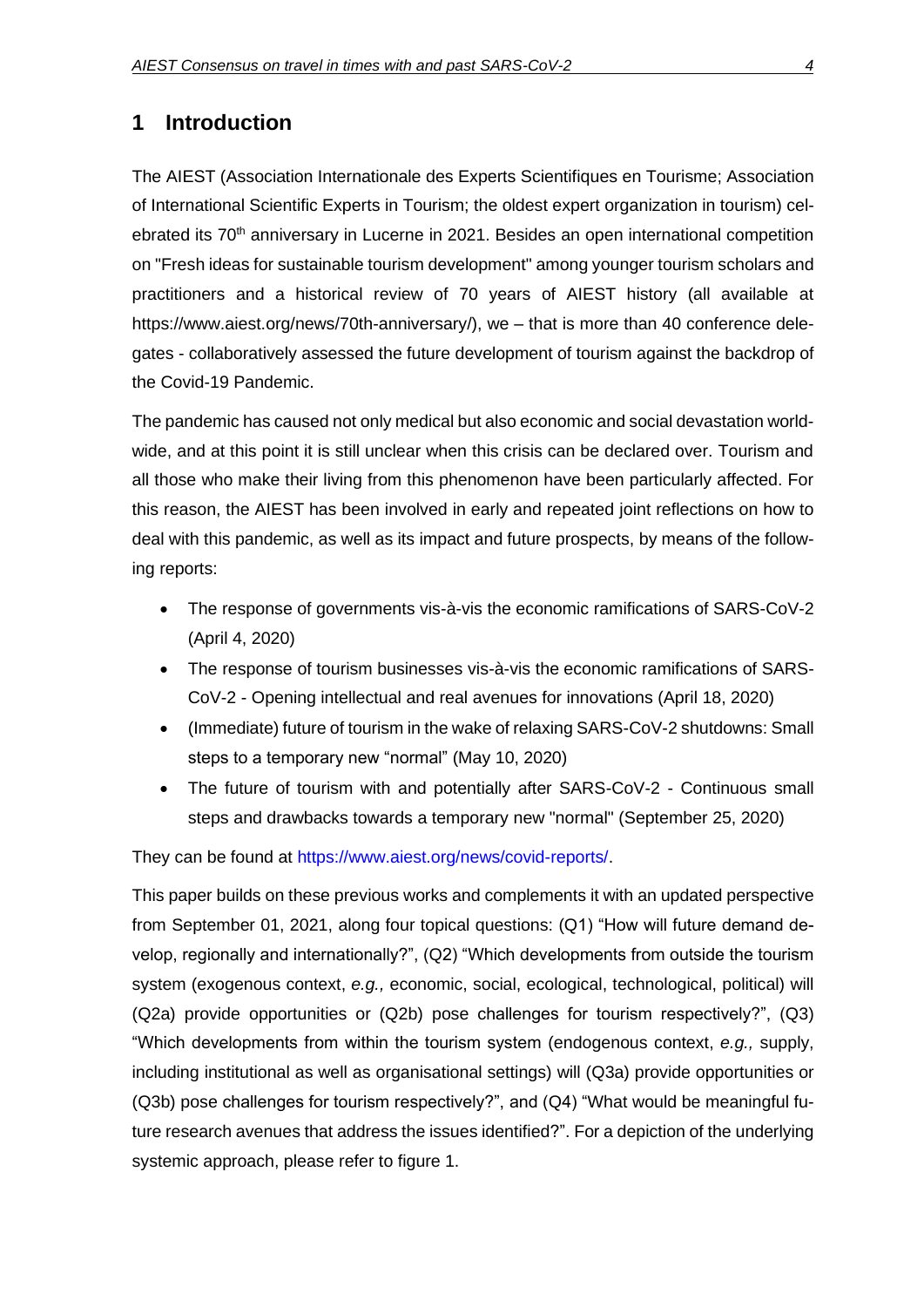

The remainder of the paper is structured as follows: In chapter 2, we shortly present the methodology applied for this discourse, followed by chapter 3, in which we present the outcome and results and therefore answers to the four questions above.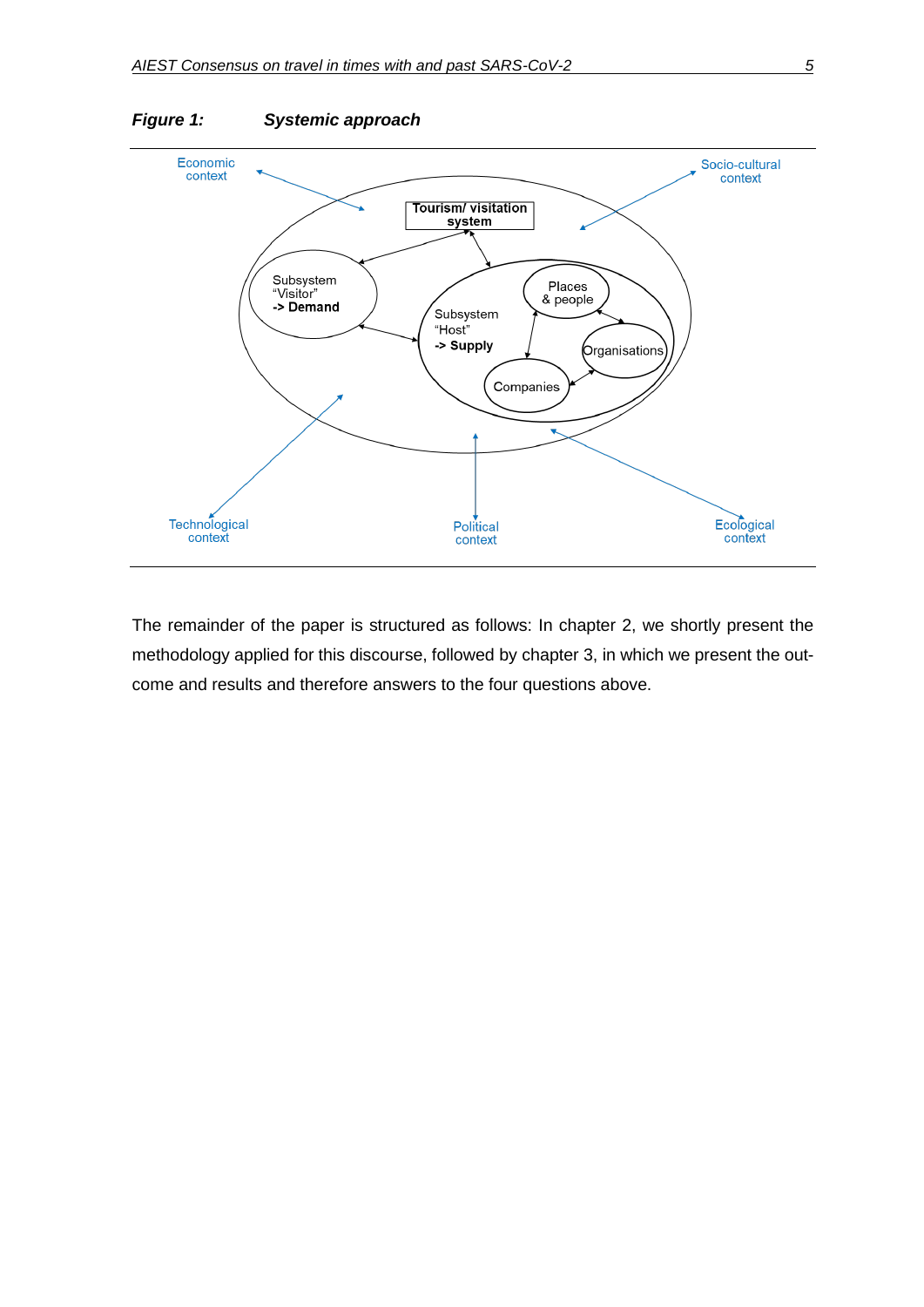# **2 Methodology**

The methodology draws from a simplified consensus discourse methodology developed in 2014 (Reinhold et al., 2015), following a five-step methodological procedure (cf. table 1).

| <b>Step</b>   | <b>Action</b>                                                  | <b>Purpose</b>                                                                                        |
|---------------|----------------------------------------------------------------|-------------------------------------------------------------------------------------------------------|
| 1             | Record of critical thoughts, propositions,                     | Record sense-making.                                                                                  |
|               | and intermediate conclusions with regard                       | Support attendees' recall on topics.                                                                  |
|               | to the questions asked on cards and pin<br>boards.             | Avoid overemphasizing contents and discussion.                                                        |
| $\mathcal{P}$ | Interpretive content analysis.                                 | Identify topical domains transcending the individual as-<br>sessments.                                |
|               |                                                                | Stimulate vivid and critical discussion.                                                              |
| 3             | Consensus discussion with real-time com-<br>mented transcript. | Discuss and substantiate identified topical domains in<br>terms of collective interpretation.         |
|               |                                                                | Express approval or dissent on written formulation.                                                   |
|               |                                                                | Vote on degree of prevailing domains.                                                                 |
| 4             | Ex-post consultation on written consen-                        | Collect afterthoughts, publications references, and recom-                                            |
|               | sus.                                                           | mendations.                                                                                           |
|               |                                                                | Qualify and elaborate the first written draft of consensus.                                           |
| 5             | Vote on final consensus.                                       | Express overall solidarity in sentiment and belief with the<br>statements presented in the consensus. |

**Table 1: Consensus discourse methodology**

*Source: adapted from Reinhold et al. (2014)*

In total, and for the four questions, we collected 92 notes, written by 28 present and actively contributing conference participants. Discussions in the 90-minute consensus session dealt with the questions posed; we subsequently summarized the notes to form 22 topical domains and a number of research questions. Consultation with all the participants – including the non-present ones - on the first consensus draft resulted in adding various publication references and close to 100 amendments qualifying or elaborating on statements in the initial draft. As a result, all participants elected to support the consensus in its final form.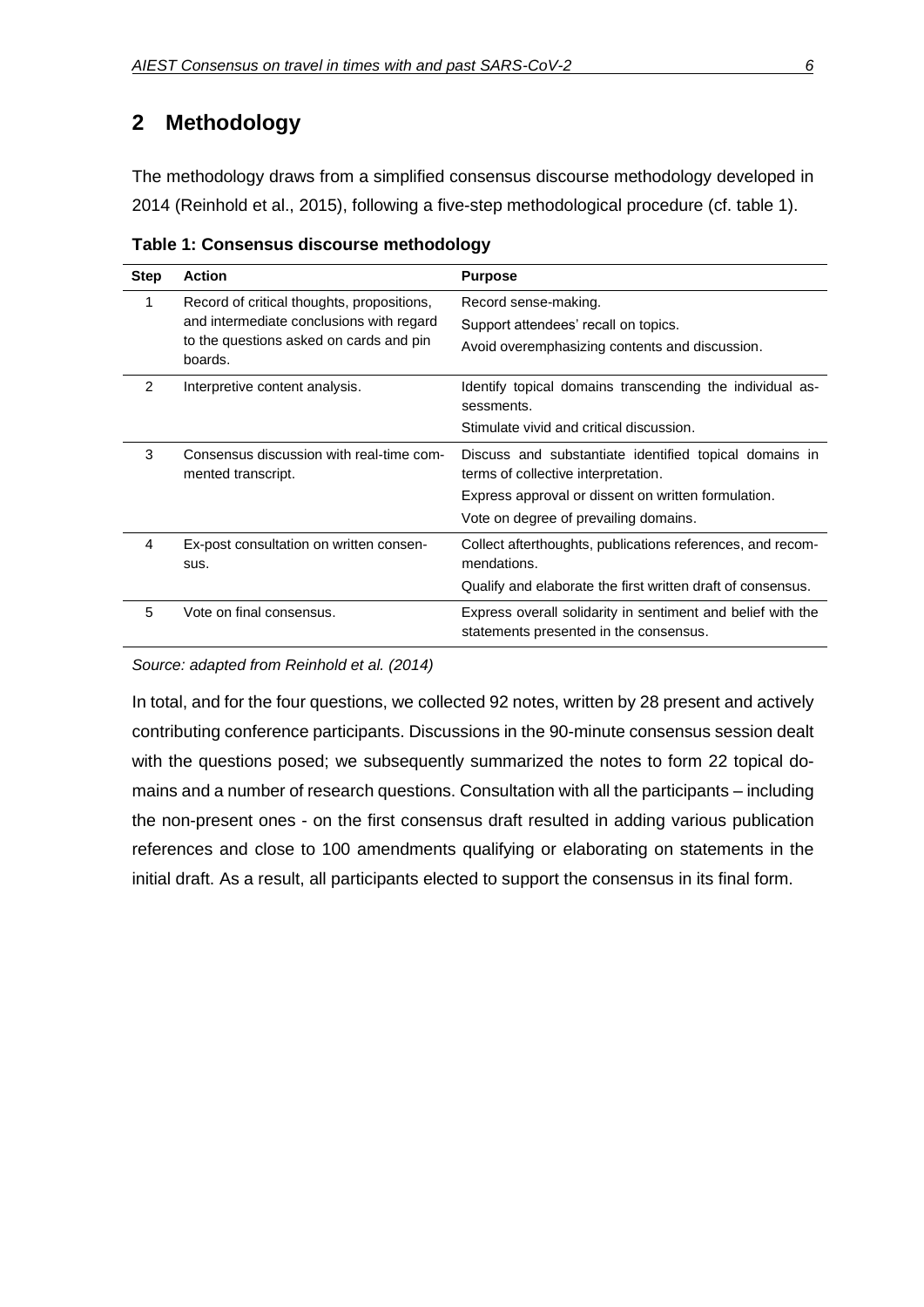# **3 Topics (Content)**

#### **3.1 Summary introduction**

The participants agreed that in the future rather demand and partly the exogenous framework conditions will drive the tourism development, whereas the endogenous framework conditions rather pose challenges. This global judgment is based on the following more detailed considerations with regards to the four questions (Q) and their domains (D).

## **3.2 Q1: Future demand, regionally and internationally** *"How will future demand develop, regionally and internationally?"*

**Q1 Overall assessment:** In general, the participants agreed that demand will continue to develop positively following the relaxation of the various existing regulatory travel restrictions. However, a distinction must be made between short-term drivers (D1) and longerterm trends (D2) as well as dampening effects (D3), and with specific regard to different forms of tourism (D4).

**Domain 1 (Q1D1): Short-term drivers.** Short-term drivers include, in particular, (1) pentup demand (cf. the high, albeit unevenly distributed, savings rates in developed and some developing countries; cf. Q2bD1; Vogler, 2021), (2) the rapid ramp-up of "easy" point-topoint low-cost airline networks which will again drive the number of city breaks in particular, and (3) the revival of group travel, especially for demographic reasons and the associated desire for risk minimization and reduction of complexity in a highly-regulated travel world and requiring short term information together with the desire for social interactions in a "bubble" during travel.<sup>1</sup>

**Domain 2 (Q1D2): Long-term drivers.** Long-term trends supporting demand include the following in particular: (1) work and leisure converge more and more and travel becomes an increasingly integral part of daily lifestyle (*e.g.,* the clear distinction of functional allocation of spaces and times dissipates; issues of work-life balance persist), (2) the need for stationary social encounters for meaningful interactions increases, no matter if for private or professional reasons (*e.g.,* VFR tourism becomes even a stronger driver of future travel, even more after the experiences with the pandemic), and the increased desire for sustainable travel (cf. Q2aD3).

<sup>&</sup>lt;sup>1</sup> cf. grey society in developed countries and early travel-career travel from developing countries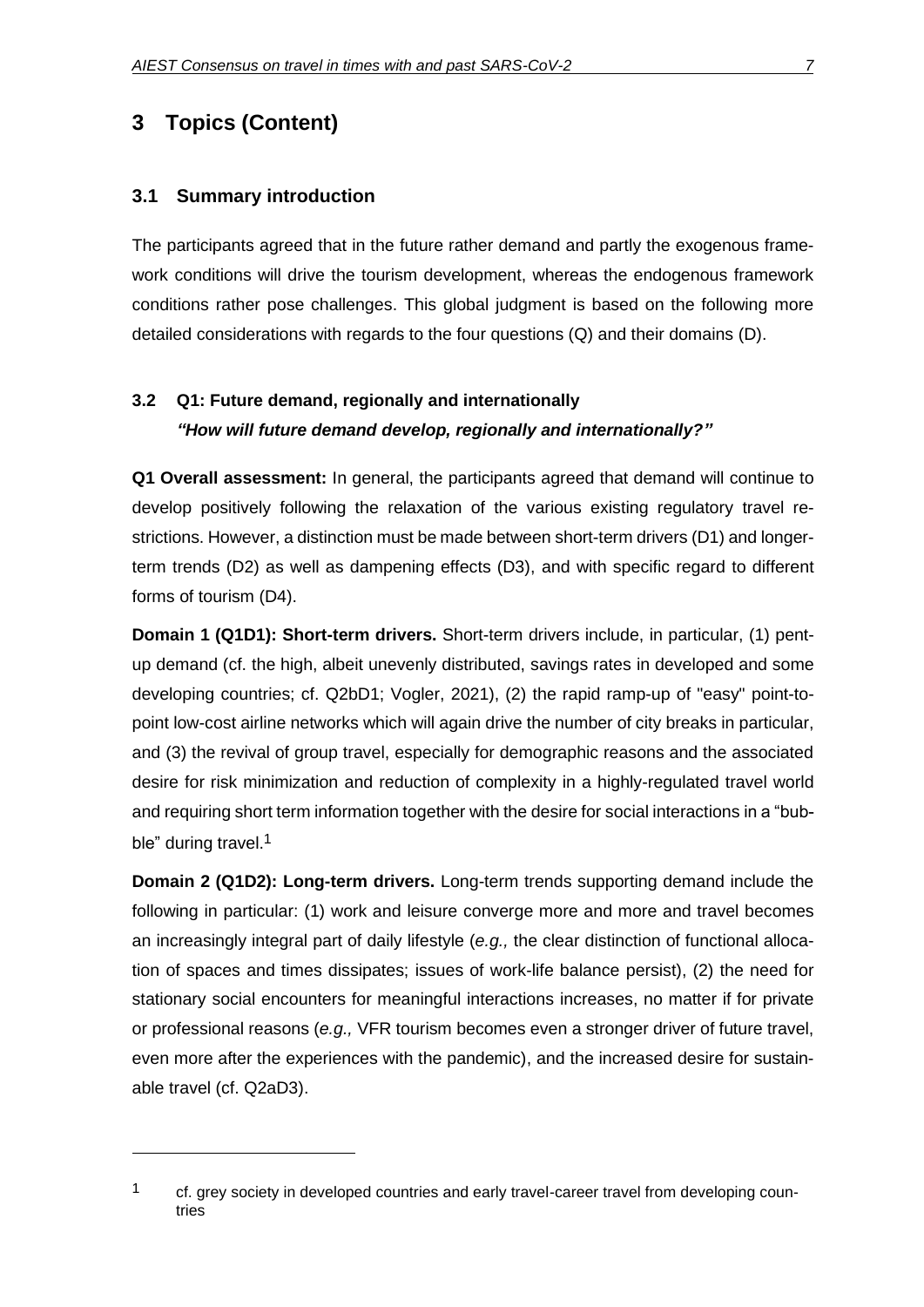**Domain 3 (Q1D3): Dampening effects.** However, there are also a number of developments that are dampening demand and should therefore be kept in mind. (1) In contrast to the low-cost airlines, the ramp-up of legacy carriers' hub-and-spoke networks is much more complex due to the interdependencies between trunk and upstream/downstream connections. The development of the intercontinental networks might therefore take somewhat longer and, due to the strained financial situation of the airlines, will also be associated at times with comparatively higher prices, dampening long-haul demand. (2) Decreases in business travel – estimates are around -20% - have an additional dampening effect. (3) Political risks (e.g., smouldering conflicts) and risks from potentially rapidly changing collective consumer behaviour (*e.g.,* rapidly changing preferences due to social correctness) should not be underestimated.<sup>2</sup> Add regulatory risks with national regulations that make travel more uncertain and create high opportunity costs (certification, risk of quarantines, and the like). (4) Generally, fear of travel (with the background of the pandemic) might further hamper demand. There is an argument, that at least some of the population have been traumatised by the experiences made during this time (cf. Neuburger & Egger, 2020).

**Domain 4 (Q1D4): Forms of tourism.** At least in a European context, we will therefore and for the time being most likely see less intercontinental visitors and less business travel. Cruise tourism might come under increased exposure and pressure due to environmental concerns - should these then really materialize in a change in demand behaviour. In contrast, participants expect (1) a continuously higher share in regional and domestic demand than in pre-pandemic times, (2) a need for slowing down, exploring local culture, products, also by more individual tours, potentially resulting also in a temporary increase in the length of stay, (3) an increasing interest in remote/ uncontested destinations, avoiding crowded places and valuing nature experiences, (4) a general desire for new experiences/ living dreams especially related to nature, and shifting preferences for accommodation types securing social distance, which is clearly visible in a dramatically increased interest in camping and 2nd homes (cf. Craig, 2020; Craig & Karabas, 2021; Seraphin & Dosquet, 2020).

**Domain 5 (Q1D5): Conclusions.** Developments described above suggest that we are in the process of a significant shift in demand which is not a disruption but rather a strengthening of existing trends. However, this stipulated shift in demand is based on an exploration of observations made in the immediate past. Counterarguments to this can be easily found: (1) human behaviour is persistent and sticky and will not change without necessity, (2) people have travel "in their genes" (cf. Crouch, 2013) and will continue to explore and discover

<sup>&</sup>lt;sup>2</sup> Although, for example, the high growth rates of (ultra) fast fashion indicate that all responsibility and costs are to be shifted to the producers, revealing the extent of hypocrisy in the domain of fashion production.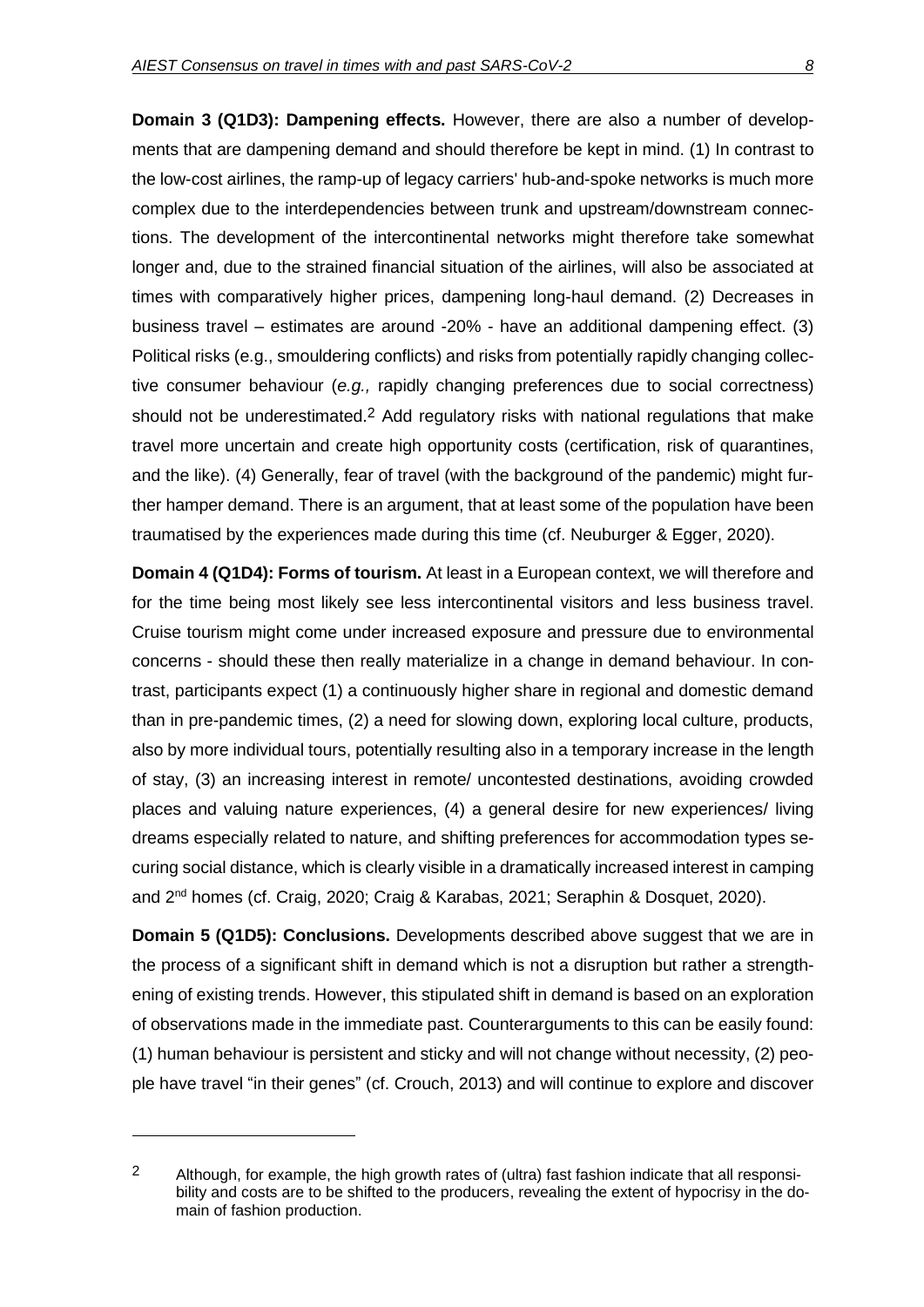new frontiers, (3) the various sectors or industries earning from the phenomenon "tourism" will do their best to win back lost business, and (4) travelling is a superior good that with the increase of wealth and income (especially in emerging countries) will enjoy high demand growth. Regardless of whether or not we will see significant changes in demand patterns, two things can be said for the future: (1) In general, heterogeneity in behaviour will tend to increase due to the increasingly different travel contexts. (2) This opens up opportunities for targeting; this was shown not least by various contributions and their discussions with regard to visitor flow management at this year's AIEST conference.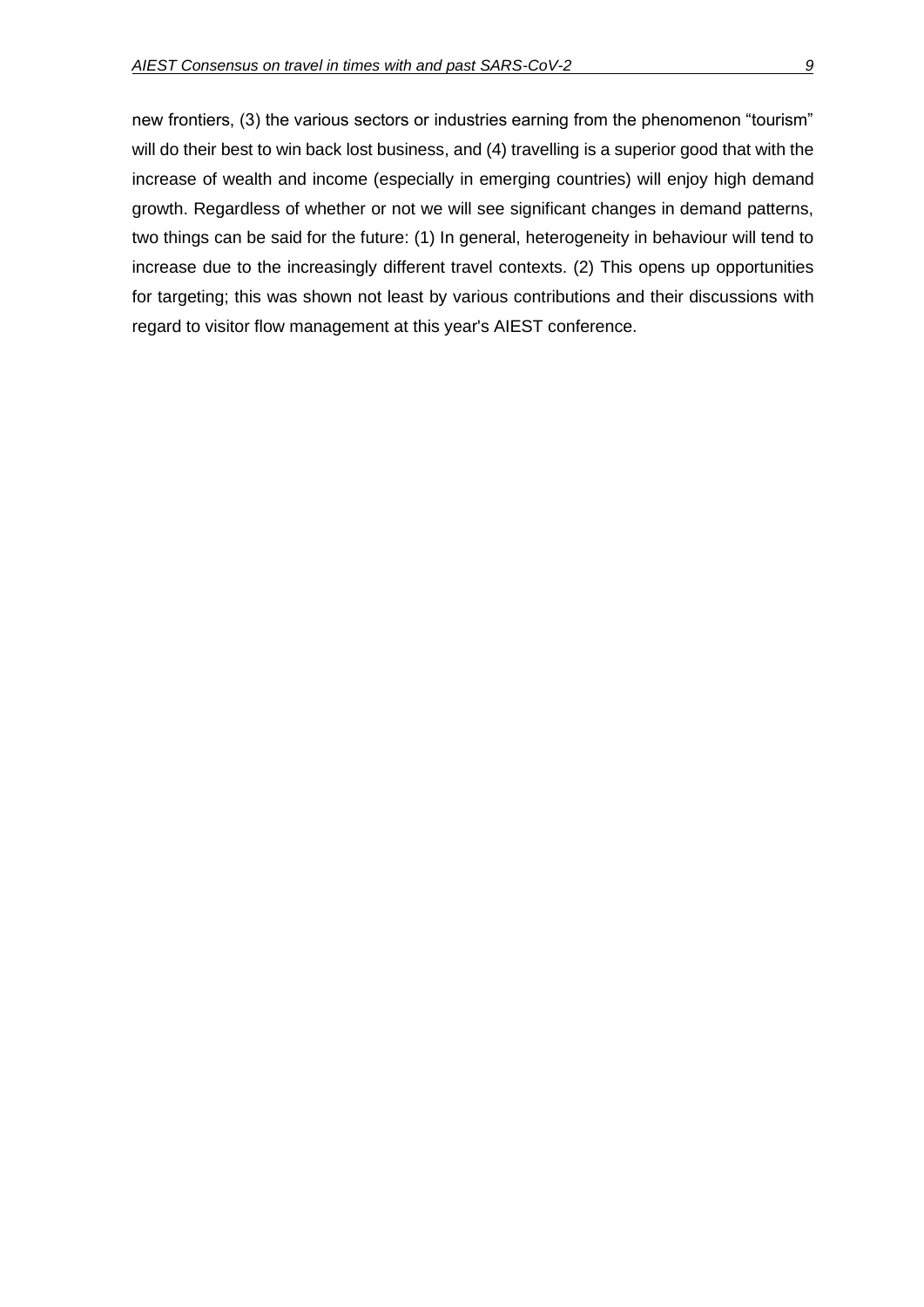### **3.3 Developments outside the tourism system**

*"Which developments from outside the tourism system will (Q2a) provide opportunities or (Q2b) pose challenges for tourism respectively?"*

**Q2 Overall assessment:** In general, the participants agreed that the exogenous framework of tourism will be very challenging to negative, however still also provides a number of potential opportunities. We shall discuss opportunities first, before topicalizing the challenges.

#### *3.3.1 Q2a: Opportunities*

There is a multitude of **opportunities** from the exogenous framework of tourism.

**Domain 1 (Q2aD1): Economic.** The economic growth in Asia and the increase in the affluent population in Asia will create many opportunities for different types of destinations and service propositions, provided political risks (cf. Q1D3) will not hamper the exploitation of those opportunities.

**Domain 2 (Q2aD2): Lifestyle.** Four subdomains are worth mentioning. (1) The ongoing trend to individualism (at least in the Western world) creates many opportunities for highly specialised offers (cf. Q1D5). (2) The mega trend "health" and increasing health and medical tourism is one of the proxies signalling individual/ personal optimisation. (3) In addition, the convergence of space and time for work and leisure as well as different work-models that enable flexible travel and work, creates new opportunities for long stay forms of tourism. Second home ownership combined with progressing digitalisation (access and services) might additionally propel such a development. (4) In conclusion, lifestyle "activists" might connect to second and third places in such a way that they might even become investors in tourism ventures.

**Domain 3 (Q2aD3): Sustainability.** From the global pursuit of sustainability and related agendas - including international policies and treaties - comes a multitude of opportunities for new products (with potentially higher willingness to pay) and processes. Such a push comes from younger generations in particular, a generation apparently more concerned about environmental and social aspects (cf. Q1D3). However, the major sustainability concern associated with fossil fuel -powered transportation remains unresolved; most means of transport are still non-sustainable (cf. Bursa, 2021; Bursa, *et al*., 2021; Gühnemann *et al*., 2021; Mailer *et al*., 2019; Unger *et al*., 2016). This is why in the future sustainability efforts should increasingly focus on the decarbonisation of transportation.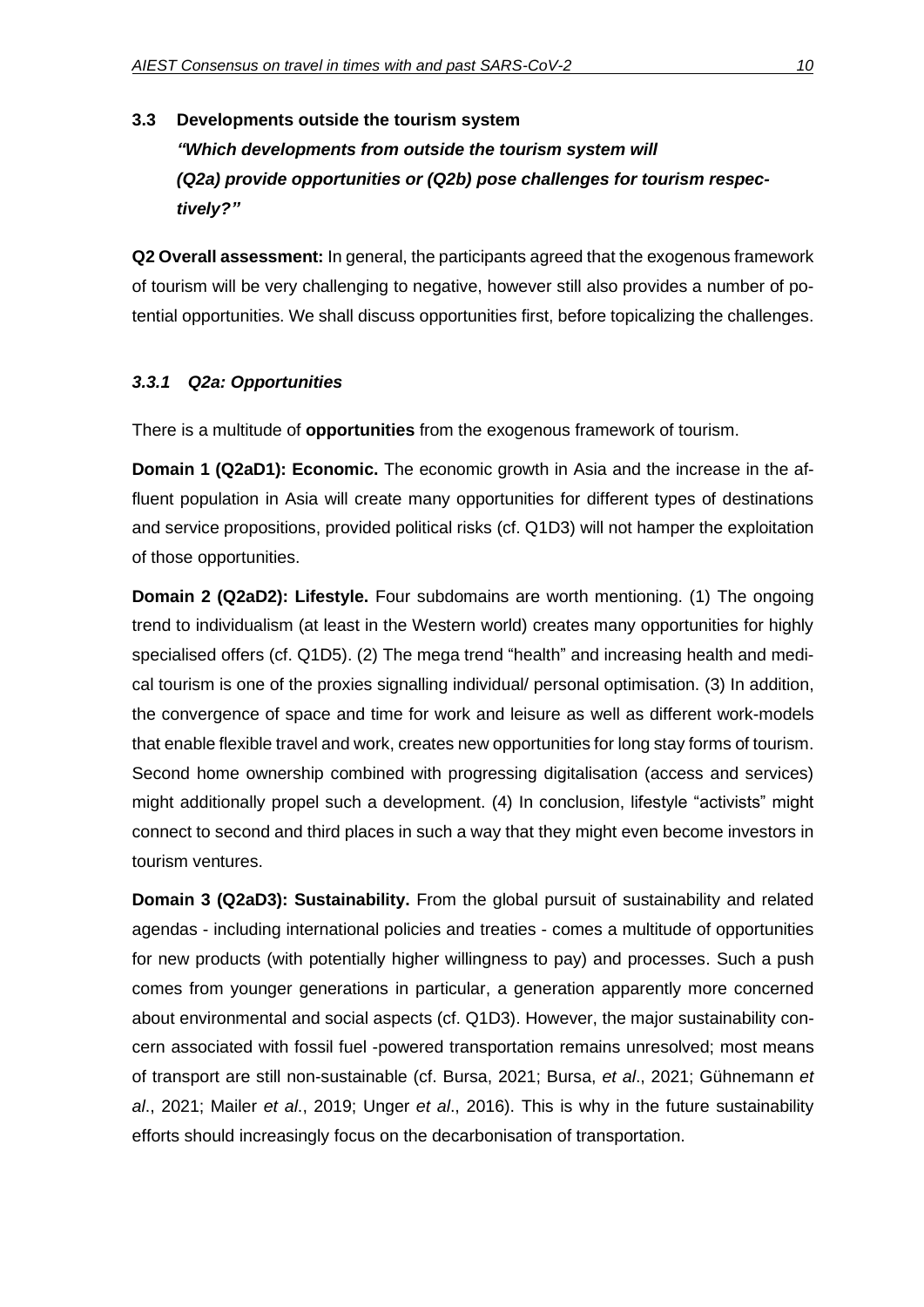#### *3.3.2 Q2b: Challenges*

But on the other side of the coin, there are also, there are also numerous **challenges**.

**Domain 1 (Q2bD1): Economic.** There are two challenges related to the economic framework. (1) Rising inequalities – on a national as well as on an international scale – in terms of income and wealth distribution might result in a decrease of the travelling population (cf. Q1D1; Mian *et al.,* 2021). (2) Inflation - beyond short-term price adjustments due to disrupted supply chains and other temporary shortages - either decreases real purchase power and/ or results in interest-raises with costs (*e.g.,* mortgages) likely crowding out other types of expenditures (such as for travel).

**Domain 2 (Q2bD2): Government regulation.** Governments have "learned" in the course of the pandemic that they can "successfully" regulate and nudge individual and collective behaviour and thus intervene deeply in the decision-making autonomy of individuals and companies. Government-induced constraints (sticks) have been compensated with money (carrots), creating a strong interdependency between governments and their subjects. $3$ There will be concern that this governmental regulatory activism might continue in other domains, including tourism-related ones, such as (1) mobility (*e.g.,* attempts to change the modal split (cf. Gkiotsalitis & Cats, 2021; Zhang *et al.*, 2021), up to hard travel and mobility restrictions (cf. Seyfi *et al*., 2020), (2) spatial and zoning planning (*e.g.,* use of building stock for resident vs. transient individuals), (3) sustainability issues (in operations to system-wide ones), (4) taxation (*e.g.,* fuel, tourist tax, CO2-tax, etc.), and other. Follow-up costs and market distortions are to be expected.

**Domain 3 (Q2bD3). Self-regulation by sectoral and industrial bodies.** The sustainability push (cf. Q2aD3) but also other domains raising interest of central "steering" offer a wide array for corresponding self-regulation within industries (*e.g.,* adaption of accreditation systems towards sustainability issues).

**Domain 3 (Q2bD4): Bureaucracy.** With increasing regulation (government and self-regulation) comes bureaucracy, where in most countries one misses coordination and cooperation in policy making and regulating processes. This is especially harmful in areas such as investments in general and investments in public spaces in particular, where bureaucracy might actually lead to an investment backlog.

<sup>&</sup>lt;sup>3</sup> Some would cynically argue that governments have not just poured big money on pandemicrelated problems.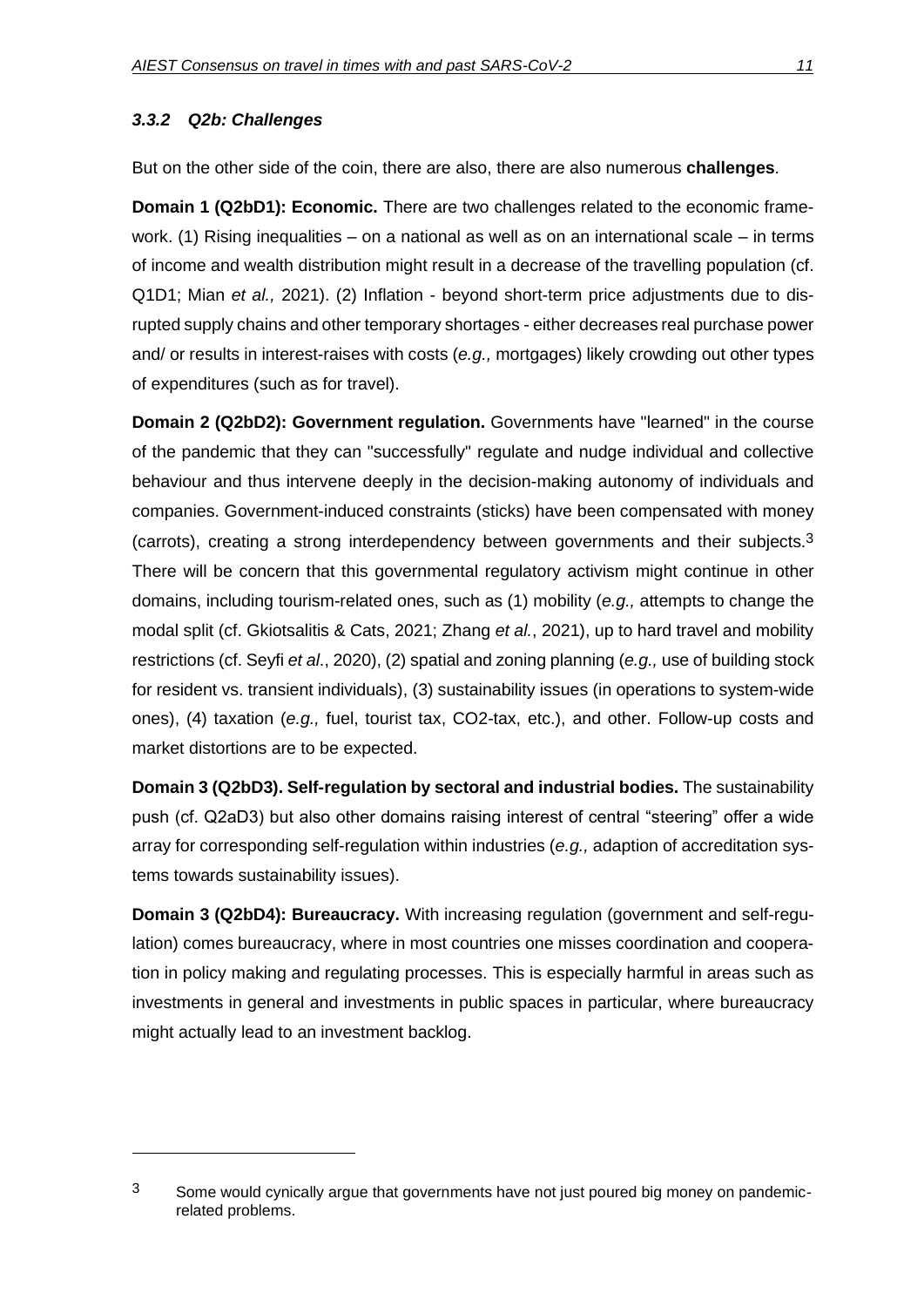**Domain 4 (Q2bD5): Infrastructure.** There is concern that in some countries, at least for the foreseeable future, there will be a divide in the quality and quantity of digital infrastructure between urban and rural areas. There is also concern that increasing cyber-attacks could lead to a dysfunction of important infrastructures such as transport, energy supply, and health, but also in other digital domains, which could lead to a reluctance to make use of digital potentials overall. Tourism, as a stereotype of an information business, would be particularly affected.

**Domain 5 (Q2bD6): Ways of thinking.** The social media driven bubbles, coupled with a dogma-driven decline for understanding different rationalities and thinking patterns, are making the discourse around important and major challenges, such as climate change, increasingly difficult (cf. Lewandowski *et al*., 2017). In the best case, one has different stakeholders with their agendas having difficulties talking with each other. In addition the pandemic leaves societies in many countries with even wider divides between poor and rich, liberal and etatists, healthy and fragile people.

**Domain 6 (Q2bD7): Political risks.** Political risks are not to be underestimated; this holds especially true with regard to the increasing number of conflicts between the Western World and other civilisations not sharing "Western" values.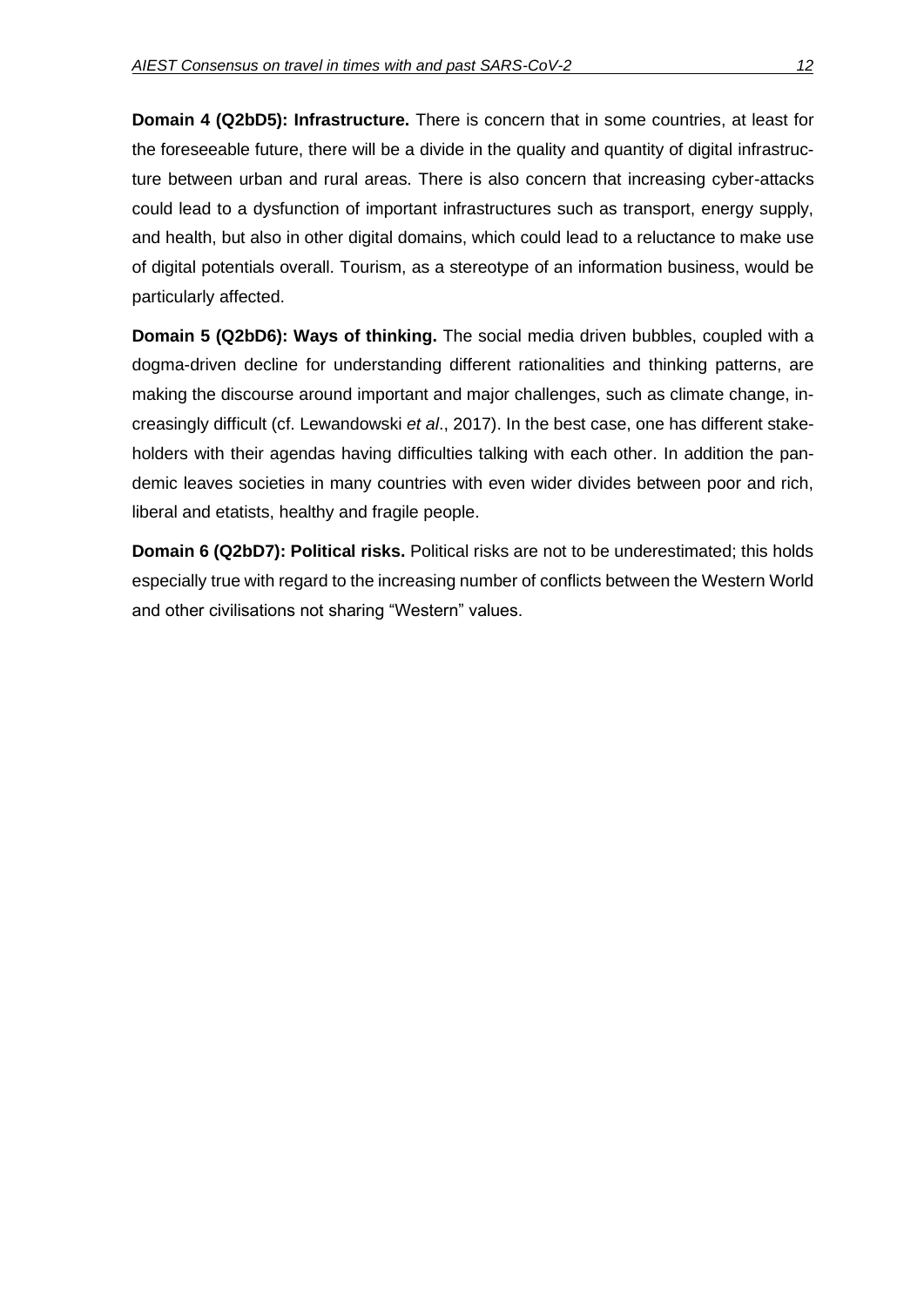# **3.4 Developments within the tourism system** *"Which developments from within the tourism system will (Q3a) provide opportunities or (Q3b) pose challenges for tourism respectively?"*

**Q3 Overall assessment:** In general, the participants agreed that the endogenous framework of tourism will be very challenging, providing – in comparison to the challenges - just a small number of potential opportunities. We shall discuss opportunities first, before topicalizing the challenges.

#### *3.4.1 Q3a: Opportunities*

**Domain 1 (Q3aD1): Digitization and Innovation.** The advanced possibilities of digitization are opening up new potential for innovation in general and for digitizing (1) processes and (2) business models - increasing productivity and margins respectively - in particular (cf. Breier *et al*. 2021). For instance, backstage/back-office processes bear obviously great potential for digitization. But digitized interaction processes on the front stage (*e.g.,* by selfservice technology or even robotics) can also create value - also for the customer (*e.g.,* saving time). In terms of business models, virtual closed ecosystems that jointly control revenues and costs and therefore internalize margins can also be increasingly considered. This results in more business-driven forms of cooperation and opens potentials for sustainable improvements of the financial statements of the parties involved.

**Domain 2 (Q3aD2): Foundations for adaption and change.** Tourism and hospitality actors are often accused of a lack of will for change and a lack of agility. In fact, in the wake of the crisis, many have proven somewhat resilient, albeit with financial support to compensate for business closures. Digitalization, together with demographically driven succession planning and trust-building mechanisms by means of cooperation (*e.g.,* by joint business models and learning processes), are opening up new paths of thinking and action.

**Domain 3 (Q3aD3): Impulses from the market.** Various developments in the market (cf. Q1) are creating new opportunities. These include (1) the increasing convergence of work and leisure in terms of time and space, (2) the broader understanding of a destination as a living space for equally the resident (locals) as well as transient (visitors) population, (3) new mobility concepts (*e.g.,* MaaS; mobility as a service) and mobility as an important mechanism for integration across space.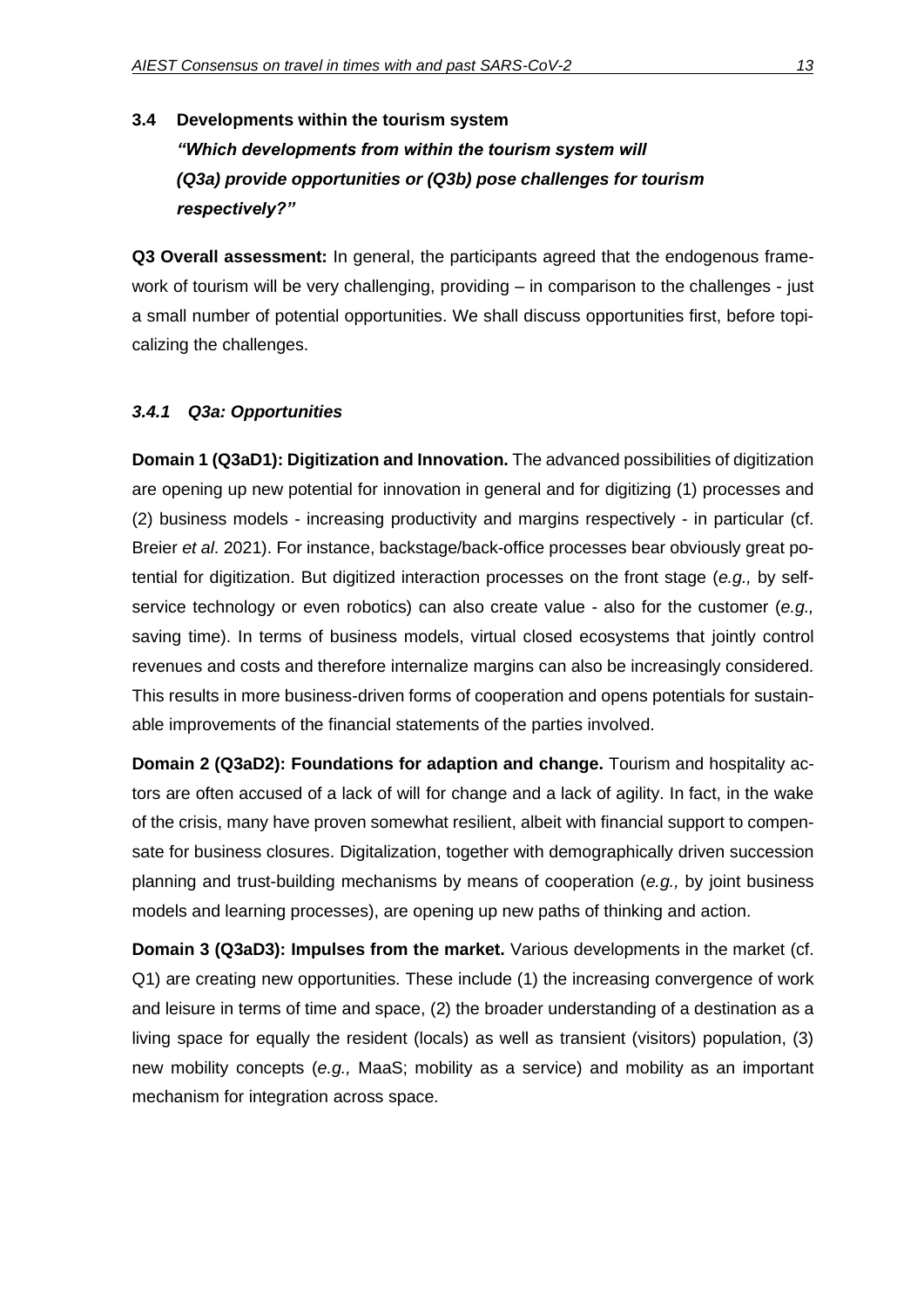### *3.4.2 Q3b: Challenges*

However, there are numerous **challenges**.

**Domain 1 (Q3bD1): Availability of appropriate financial resources.** There is no doubt that the pandemic has devastated many profit/ loss-statements and balance sheets of tourism and hospitality companies. After having been able to secure at least temporary liquidity through credit programs in many countries, most companies are now facing the challenge of repaying those loans and aids, replenishing their liquidity reserves and securing their medium-term solvency and medium- to long-term investment capability, in order to renew their hardware. The equity capital lost as a result of the crisis will only be recovered very slowly due to the generally rather low margins, which is why new and maybe innovative financing instruments will have to be found. For the foreseeable future, the low interest rates worldwide, may alleviate this problem to some extent, as there is a continuous high demand for asset-secured cashflow-generating investment opportunities.

**Domain 2 (Q3bD2): Availability of appropriate human resources.** The pandemic has made many employees in tourism and hospitality aware of the fragility of their jobs. In general, tourism and hospitality - at least in the developed countries - has to some degree lost its attractiveness. The result is an increasing shortage not only of people but also of skills and knowledge. The scarcity is greater the more qualified the job profiles are. High potentials with high labour productivity are therefore difficult to recruit. Processes with mainly manual activities, on the other hand, are often not productive enough to bear the minimum unit labour costs. In the future, it may no longer be sufficient to recruit people for specific activities and processes, but rather to design processes and activities (in terms of content and associated productivity) in such a way that the "right" people can be found. Tourism and hospitality will or might hereby serve as a job entry track for migrants (Janta *et al*., 2012).

**Domain 3 (Q3bD3): Sticky "state of the art".** In tourism, we continue to see a high path dependency, due to (1) the high tangible (e.g., financial; cf. sunk costs) commitments<sup>4</sup> and  $(2)$  emotional involvement of the various actors, resulting at least in part in a loss aversion<sup>5</sup>, and (3) a high degree of traditionalism and institutional inertia. Resistance to change or adaptation is therefore high. Hence, there is a high probability that many actors will continue

<sup>4 ...</sup> resulting in "sticky" infrastructure. This is especially problematic in domains, where investment cycles are getting shorter, such as in domains of digitization/ IT and interior design.

<sup>5</sup> This loss aversion is reflected, *e.g.,* in what we would call "sticky preferences", "incapacity for thinking out of the box", "narrow-mindedness", and the like. Loss aversion might also often result in a perceived lack of entrepreneurship.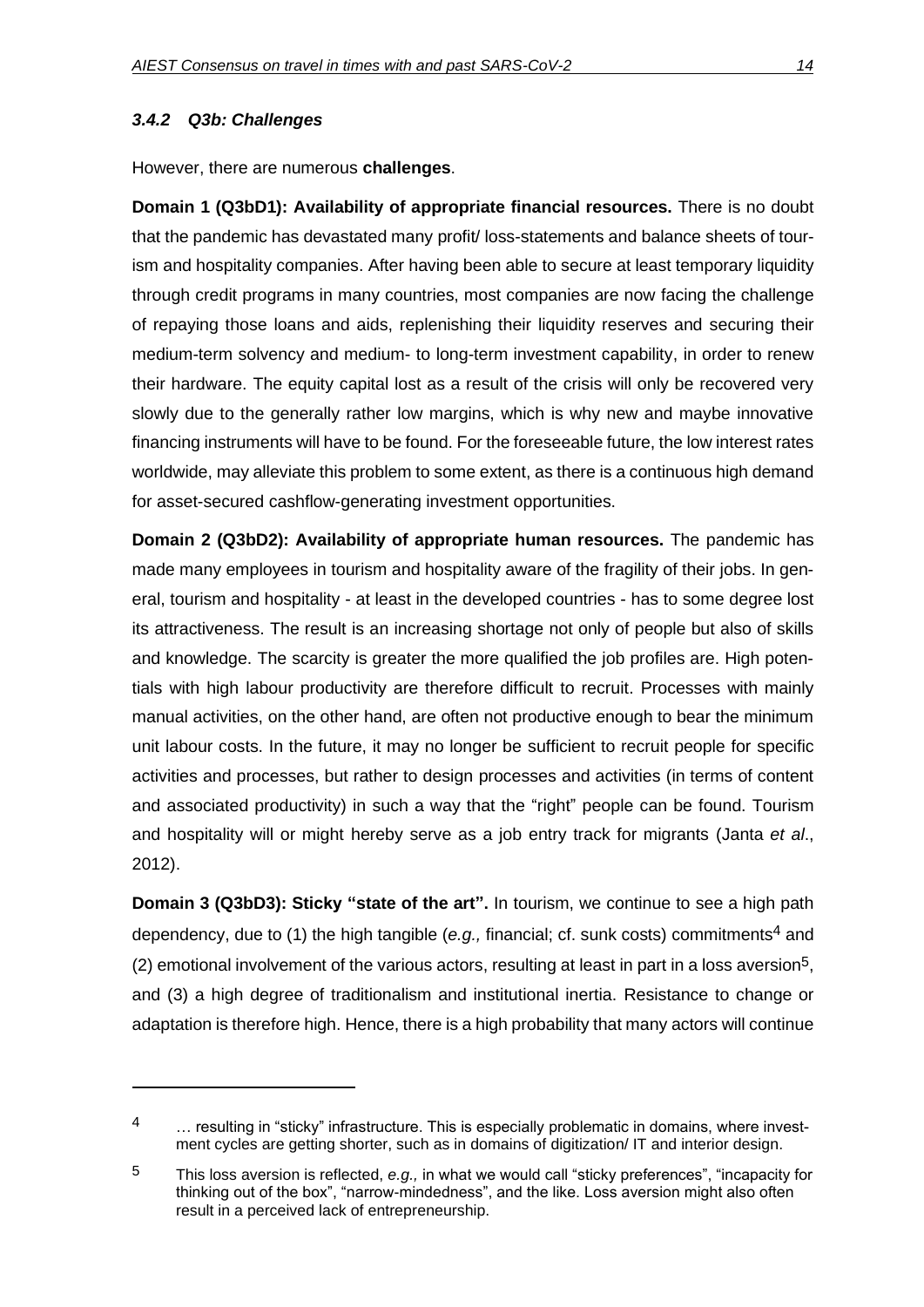as far as possible with the pre-pandemic touristic world (it is too easy to go back to the known normal) instead of fundamentally thinking about perhaps more sustainable alternatives - and here we explicitly mention not only the ecological but also the economic and social ones.

**Domain 4 (Q3bD4): Some future developments.** First, in times of rapidly changing and increasingly differentiated needs, investment cycles are also becoming shorter. Because of that, there is a potential systemic lack of appropriate infrastructure (cf. Q3bD3), which will need to be eased by investment-bound capital injections. Furthermore, out of the box thinking will be necessary to understand the "business" rather from an extensive customer process (which might include more domains than just typical tourism ones) than from a supply perspective (cf. Q3aD1). For that, an extensive understanding of cooperation<sup>6</sup> – as a potentially wide ranging means – will be necessary. Second, data on the phenomenon of "tourism" is only available in scattered form, with a few, having a comparatively better, but proprietary overview. These include, for instance, corporations like Google due to its search functionality and its Android operating system allowing to track movement patterns, various OTAs due to search and booking functionalities, or credit and telecom companies due to transaction and interaction functionalities. This shortcoming will have to be solved by common regional or national data infrastructures.

<sup>6</sup> Combining horizontal, vertical and lateral ones.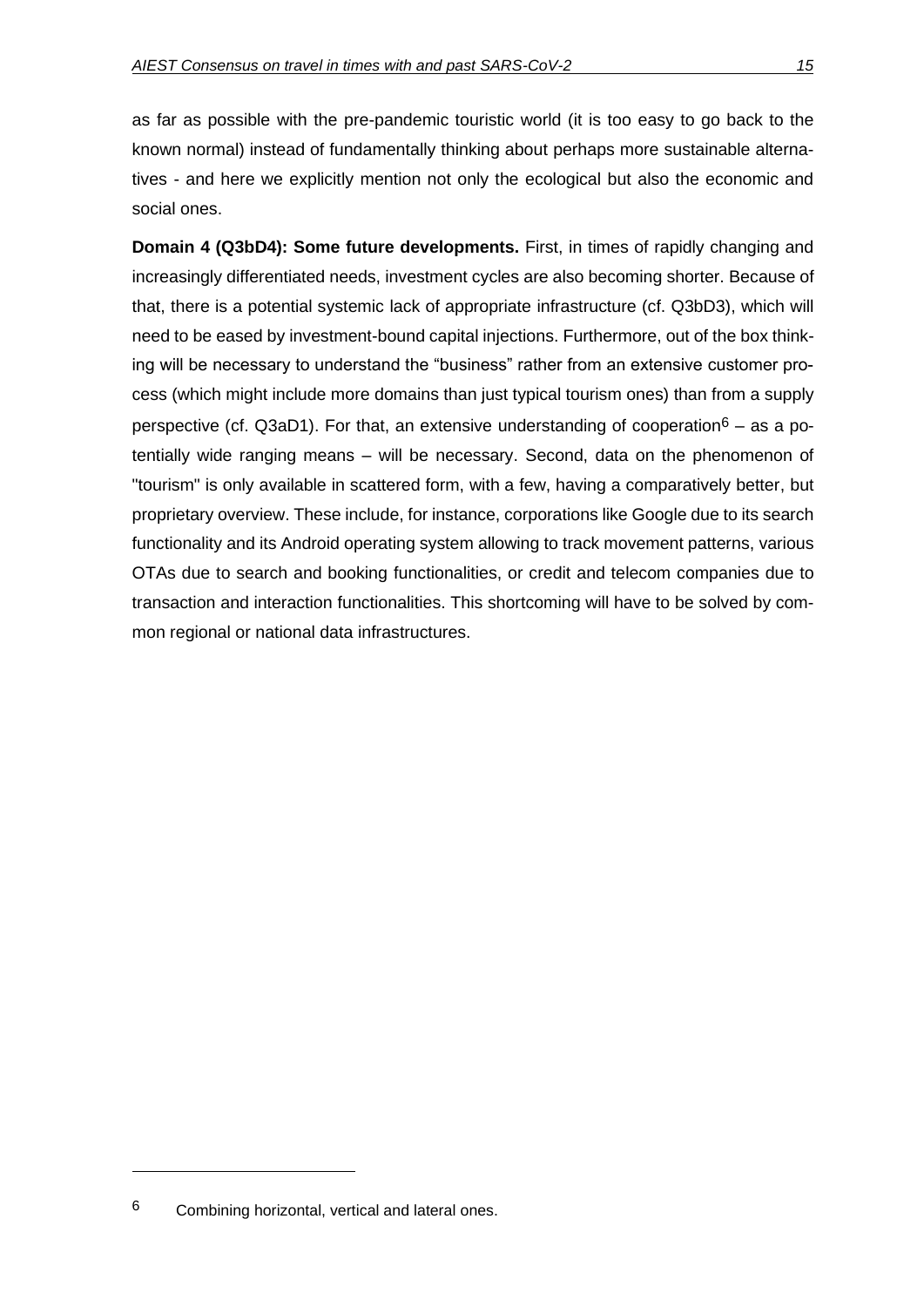#### **3.5 Open questions worth investigating**

Based on the considerations around the upstream discussion, a number of open questions emerge which could/should be addressed by the research community in the near future. We present these in the form of a list of individual questions with additional comments wherever appropriate. Note that analytical as well as conceptual and engineering questions may be of interest.

- (1) What is/ constitutes tourism in times of convergence of work and leisure (*e.g.,* workation)?
- (2) What new tourism forms emerge from the convergence of leisure and business travel (*e.g.,* "bleisure")?
- (3) In the light of the experiences made with remote communication: How does the future of the MICE industry look like and what business models could support the reemergence of this industry?
- (4) What determines resilience of tourism systems, such as destinations? How can management of companies as well as institutions and politics as well as academia contribute to an increased system resilience?
- (5) Which paths and possible actions are there to achieve climate neutrality from tourism? Or at least "greener" and "softer" tourism"?
- (6) Which pre-existing institutions drive/ shape path to sustainability
- (7) How can tourism best serve as a testing field/ area for
	- which sustainable policies and actions?
	- equality, inclusion, diversity?
- (8) What is "impactful" tourism and forms of tourism and how do we best measure "impactfulness"?
- (9) Government owned airlines: quo vadis?
- (10) What potentials are there with "new" groups of workforce, such as migrants, pensioners, etc. and how can that new workforce be best accessed and recruited?
- (11) How do processes need to be adapted in order to be staffed with a less qualified and potentially very casual workforce?
- (12) What could be alternative means/ forms and processes for tourism related investments in times of challenged balance sheets?
- (13) What constitutes "ideal" digitization of processes, business models and customer journeys in an information-intensive environment such as travel?
- (14) Wanderlust vs. homesickness? What constitutes travel revenge and travel fatigue?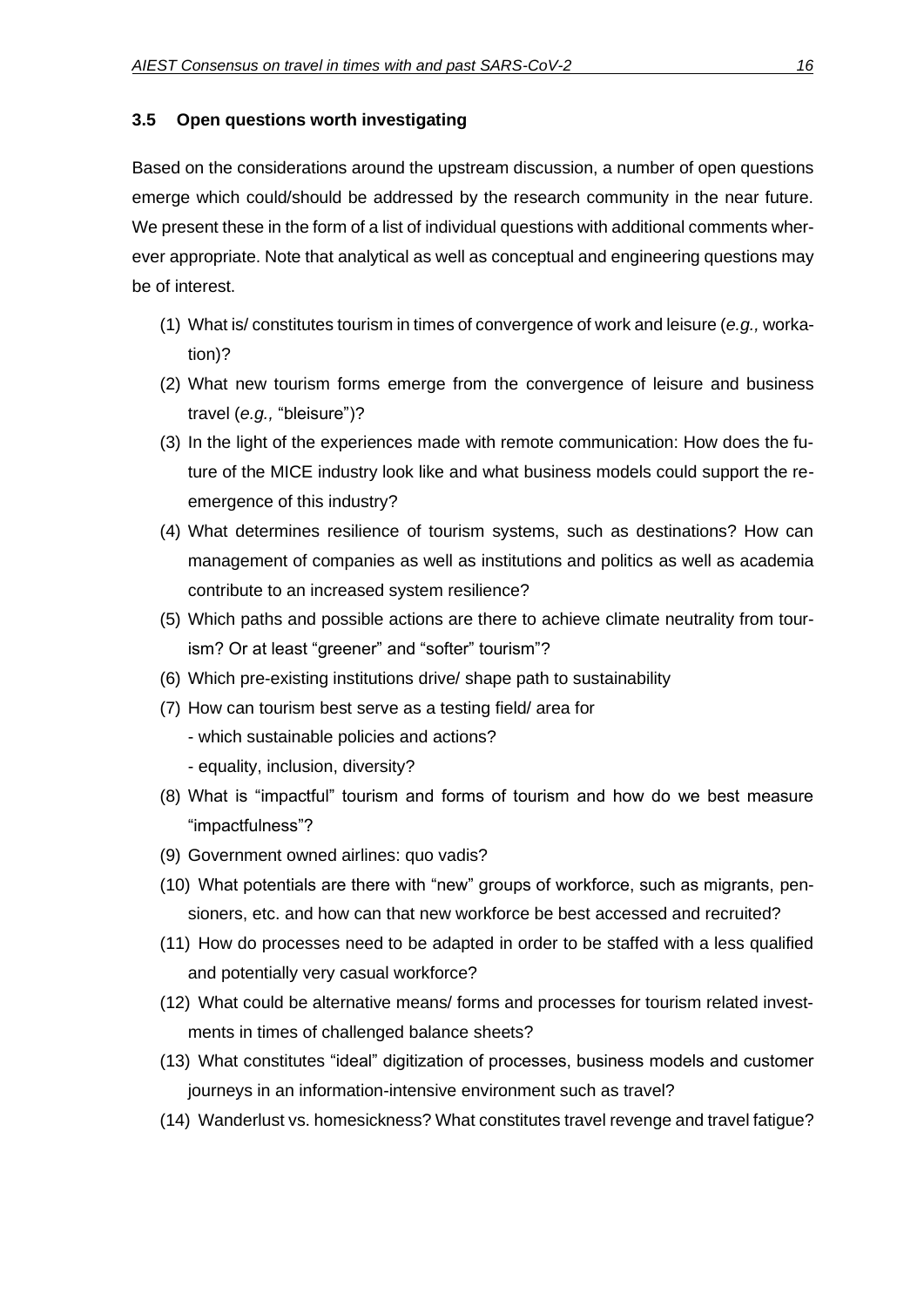#### **SOURCES**

- Gühnemann, A., Kurzweil, A., & Mailer, M. (2021). Tourism mobility and climate change A review of the situation in Austria. *Journal of Outdoor Recreation and Tourism*, 100382.
- Mailer, M., Abegg, B., Jänicke, L., & Bursa, B. (2019) Mobilitätsbedingte Klimawirkung einer alpinen Tourismusdestination. *Zeitschrift für Tourismuswissenschaft*, 11, 211–236.
- Unger, R., Abegg, B., Mailer, M., & Stampfl, P. (2016) Energy Consumption and Greenhouse Gas Emissions Resulting From Tourism Travel in an Alpine Setting. *Mountain Research and Development*, 36, 475–483.
- Bursa, B., Mailer, M., Axhausen, K.W. (2021) *Travel behavior on vacation: mode choice and value of time of alpine tourists at the destination*. 70th AIEST Conference, Luzern, 2021-08-31
- Breier, M., Kallmuenzer, A., Clauss, T., Gast, J., Kraus, S., & Tiberius, V. (2021). The role of business model innovation in the hospitality industry during the COVID-19 crisis. *International Journal of Hospitality Management*, 92, 102723.
- Bursa, B (2021). *Modeling the intra-destination travel behavior of tourists*. Innsbruck: Studia Universitätsverlag, ISBN 978-3-99105-014-8-
- Craig, C. A. (2020). Camping, glamping, and coronavirus in the United States. *Annals of Tourism Research*, 103071.
- Craig, C.A., Ma, S., & Karabas, I. (2021). COVID-19, camping and construal level theory. *Current Issues in Tourism*, 1–5.
- Crouch, G. I. (2013). Homo sapiens on vacation: What can we learn from Darwin?. *Journal of Travel Research*, 52(5), 575-590
- Gkiotsalitis, K., & Cats, O. (2021). Public transport planning adaption under the COVID-19 pandemic crisis: literature review of research needs and directions, *Transport Reviews*, 41:3, 374-392.
- Janta, H., Lugosi, P., Brown, L., & Ladkin, A. (2012). Migrant networks, language learning and tourism employment. *Tourism Management*, 33(2), 431-439
- Lewandowsky, S., Ecker, U., & Cook, J. (2017). Beyond Misinformation: Understanding and Coping with the "Post-Truth" Era. *Journal of Applied Research in Memory and Cognition*, 10.1016/j.jarmac.2017.07.008.
- Mian, A., Straub, L., & Suf, A. (2021). What explains the decline in r∗? Rising income inequality versus demographic shifts. Working paper, NBER, Cambridge, MA, 2021.